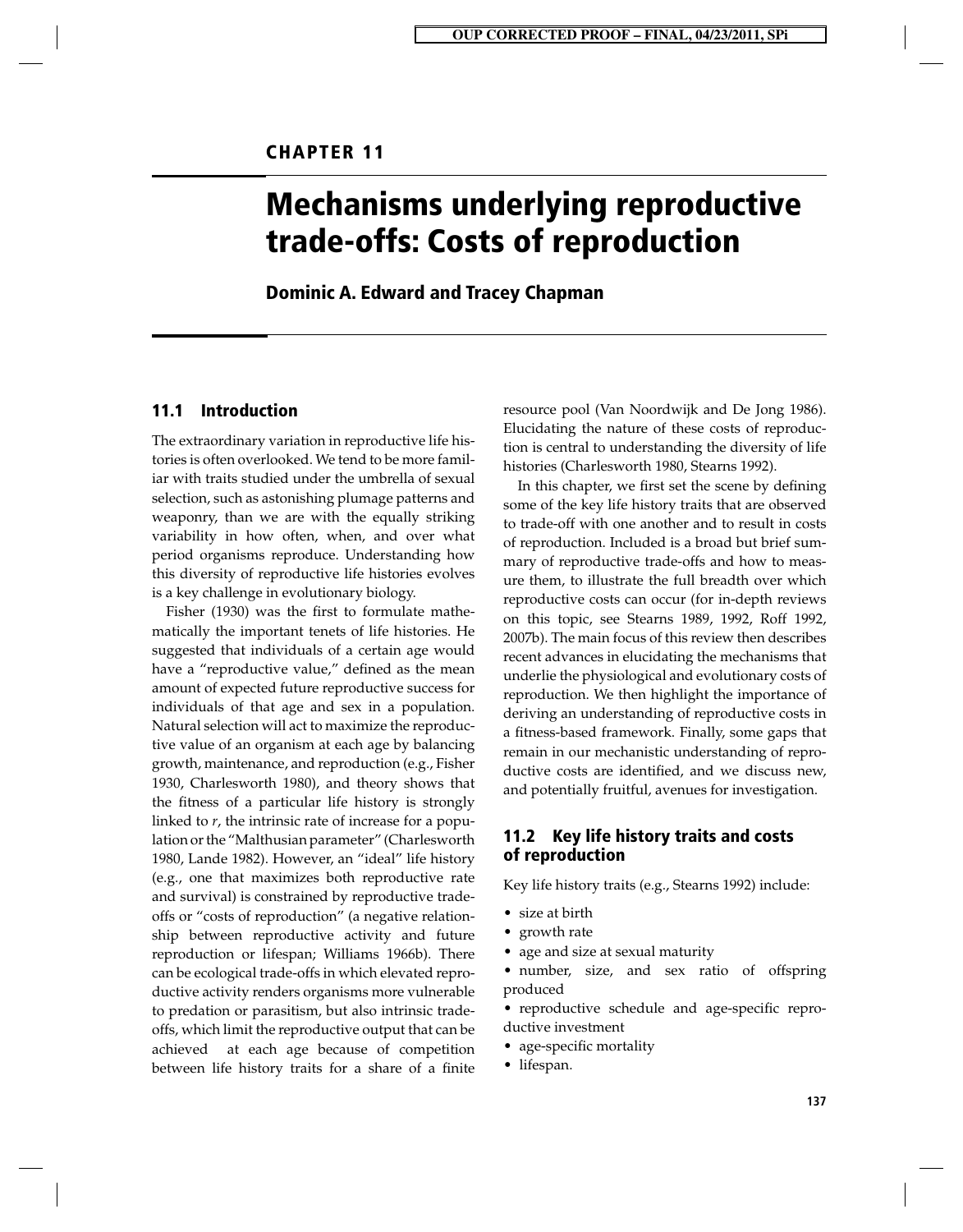Over 40 different trade-offs between these life history traits have been identified (Stearns 1989), including those between:

- current reproductive rate and survival
- current and future reproductive rate
- the number and size of offspring

 The "cost of reproduction" describes the trade-offs in the first two of these major categories. The majority of mechanistic research has focused more narrowly on the trade-offs between reproduction and lifespan, or "survival costs of reproduction." We define lifespan as a potentially important life history trait, as it is significantly influenced by survival probability. However, it is important to use a fitness-based framework in order to correctly assess the information emerging from mechanistic studies of lifespan in long-lived model organisms (see Section 11.5). For example, extended post-reproductive lifespan may confer limited fitness benefits. However, the processes involved in extending lifespan, identified via the study of long-lived mutants, may also be significant modulators of life history traits throughout life.

We focus on defining and describing the *intrinsic* costs of reproduction that arise because of trade-offs between reproductive rate and future survival or lifespan, and between current and future reproduction. However, there is also a growing literature on the *ecological* costs of reproduction, where elevated reproductive activity alters the susceptibility of organisms to extrinsic threats such as increased predation, disease, or parasitism (Sheldon and Verhulst 1996).

# **11.3 Intrinsic costs of reproduction: Trade-offs between reproductive activity and survival or future reproductive rate**

 Reproductive trade-offs fall into two categories: physiological and evolutionary (Stearns 1989, 1992; Flatt and Schmidt 2009). To date, the overwhelming research effort has focused on investigating the mechanisms underlying physiological trade-offs. For a summary of methods used to measure physiological and evolutionary costs of reproduction, see Boxes 11–1 and 11–2.

### **Box 11–1 Methods for measuring costs of reproduction**

#### **1. Measuring physiological costs of reproduction**

#### (i) Phenotypic manipulations

 Phenotypic manipulations can demonstrate how the physiological costs of reproduction are manifested in real organisms and give some indication of the magnitude of the cost. For example, manipulating the reproductive rates of organisms assigned randomly to groups in similar environments can successfully reveal the costs of reproduction in decreased future survival and fertility (Reznick 1985, Bell and Koufopanou 1986, Partridge and Harvey 1988). This technique has been increasingly employed in measurements of the responses of organisms to different diets (e.g., Chapman and Partridge 1996, Skorupa et al. 2008, Grandison et al. 2009; see review by Partridge et al. 2005a). Such studies can reveal how elevated reproductive rates lead to shortened lifespan, and how extended longevity is often associated with lowered age-specific fertility (for further discussion see below). The

extent of reproductive costs will often depend upon the environment (Reznick 1985, Fricke et al. 2009), which highlights a great need for studies employing a much broader range of environmental conditions (Cornwallis and Uller 2010). For example, in many cases trade-offs are only seen under stressful conditions (e.g. Stearns 1989 , Marden et al. 2003). Field studies on birds have also revealed the costs of reproduction using phenotypic manipulations of brood size (e.g. Gustafsson and Sutherland 1988).

#### (ii) Genetic manipulations

 In genetic manipulations reproductive trade-offs are identified through direct manipulation of the genetic pathways that are predicted to be involved. The idea is to manipulate components of trade-offs by using loss of function or over-expression mutants and study their phenotypic effects on reproductive rate or survival. This has been an enormous growth area for research over the last 10–15 years, as genes that are important in determining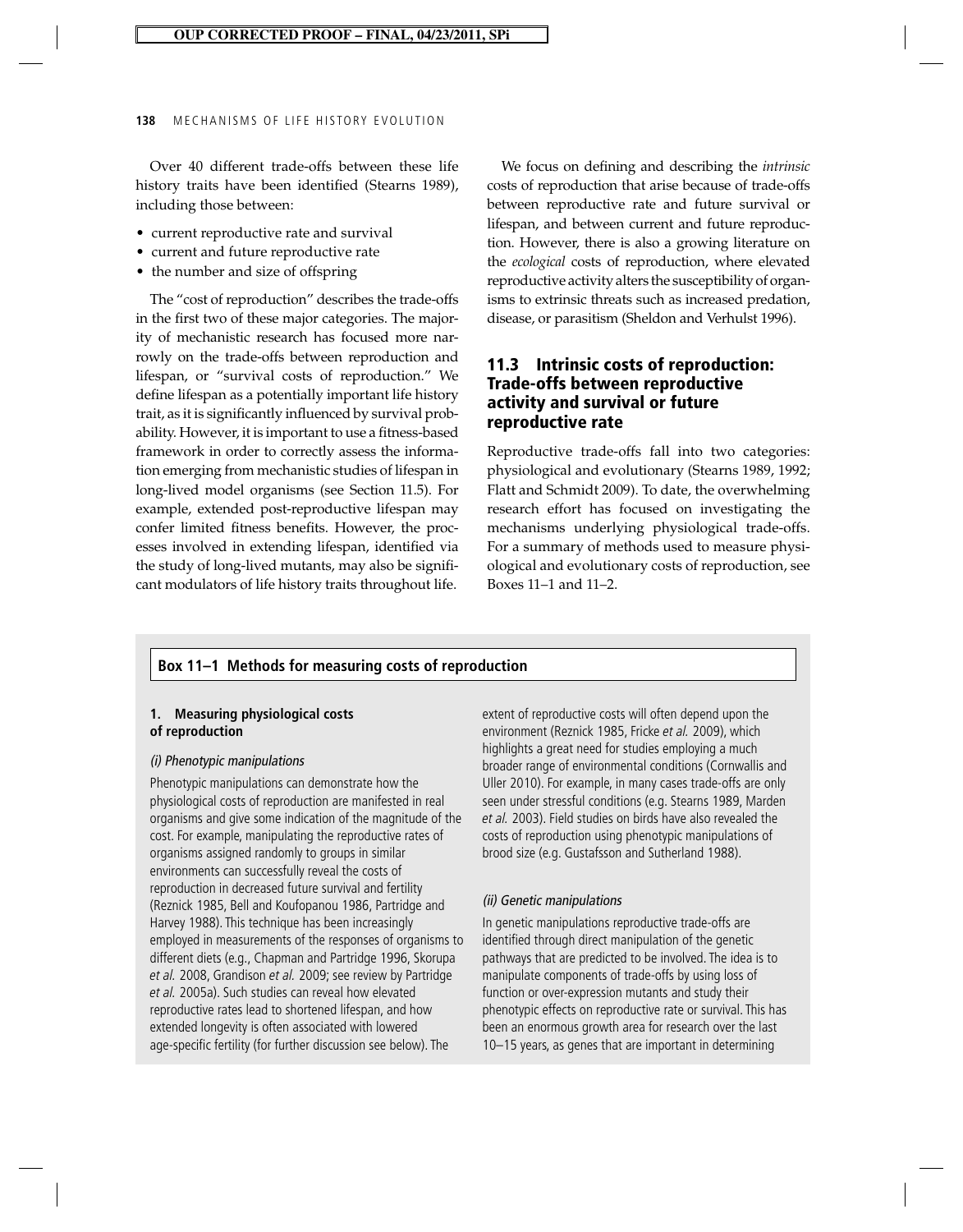trade-offs between reproduction and longevity have been identified (see main text). Within this category fall the many kinds of experiments that manipulate components of reproductive pathways, for example germ line removal (Maynard Smith 1958, Barnes et al. 2006, Flatt et al. 2008b), nutrient sensing pathways (Libert et al. 2007, Partridge et al. 2005a), and genetic manipulations of heat shock chaperone genes ( Tatar 1999 , Silbermann and Tatar 2000). A particularly powerful approach is to combine phenotypic and genetic manipulations to test the effects of, for example, the dietary components involved in trade-offs along with the genes that respond to those components.

### (iii) Phenotypic correlations

 Physiological costs of reproduction can also be measured by testing for phenotypic correlations, where fertility and survival are measure in organisms allowed to reproduce at their normal rate. The limitations are that it can be difficult to determine the causal relationships involved because any observed correlation may be caused by a common correlation with another uncontrolled factor (Reznick et al. 2000). However, this approach has been used successfully to gather evidence for costs of reproduction in human populations (e.g., Westendorp and Kirkwood 1998, Helle et al. 2002; see also Chapter 10). The value of correlative techniques can be substantially increased by combining it with approaches (i) and (ii) above to demonstrate causal links between the life history traits predicted to show trade-offs.

# **2. Measuring evolutionary costs of reproduction**

### (i) Genetic correlations and correlated responses to selection

 The measurement of genetic correlations between life history variables can give strong evidence for evolutionary costs of reproduction (Rose and Charlesworth 1981, Lande 1982, Reznick 1985) and can be derived directly from artificial selection, experimental evolution, or from breeding experiments (Falconer 1981). Genetic correlations between life history variables can indicate the presence and extent of antagonistic pleiotropy. A negative genetic correlation between early fecundity and longevity would imply that, on average, mutations that increase fecundity also decrease longevity (Reznick 1985). Correlated responses to artificial selection are measured in artificial selection or experimental evolution. For example, Rose and Charlesworth (1981) reported a decrease in the early fecundity of lines of *D. melanogaster* that were selected for late-age reproduction by using older adults as parents in successive generations. Reduced fecundity is also commonly observed in response to selection for increased lifespan (e.g., Zwaan 1999).

 Selection experiments (and inbred lines) can also be combined with QTL analysis for a useful way of determining genes with major effects on life history traits (e.g., Leips and Mackay 2000). Such techniques have been used to determine genes that affect longevity (e.g., Lai et al. 2007), and there is, in principle, no reason why such methods could not be used to detect genes with major effects upon life history trade-offs. Evolutionary trade-offs can also come from the characterization of isogenic lines for evolved differences in the shape of trade-offs. These approaches have so far been underused in the study of reproductive trade-offs and represent a potentially useful avenue for future work.

 There are various caveats about the measurement of genetic correlations from artificial selection and breeding experiments: (i) even in the laboratory, the measurement of quantitative traits can be imprecise (Falconer 1981), (ii) genetic variation in the rate of reproduction is generally much lower than can be produced by phenotypic manipulations, hence the power to detect genetic correlations may be lower than for phenotypic correlations, (iii) genetic correlations may not remain constant over time or during artificial selection. Indeed, in some selection experiments the sign of the genetic correlation between two fitness-related traits changed from positive to negative (e.g., Archer et al. 2003). It is also important to consider whether trade-offs that evolve under benign and constant environments in the laboratory will reflect those seen under natural conditions. An advantage is to combine evolutionary manipulations and measurements of genetic correlations with the physiological techniques described in 1 above. Concordance between the results of studies using these varied techniques allows powerful inferences to be made.

### (ii) Population and species comparisons

 Comparative data can indicate broad-scale evidence for costs of reproduction. For example, within several different groups of animals, there are negative correlations between high reproductive output and repeated breeding, giving evidence for a trade-off between current and future reproductive output (e.g., in several species of triclads, mites, many species of lizards, and birds; Roff 1992 , Stearns 1992 ). Caveats include the influence of gene–environment interactions, which may confound when comparing the reproductive rates of different populations or species in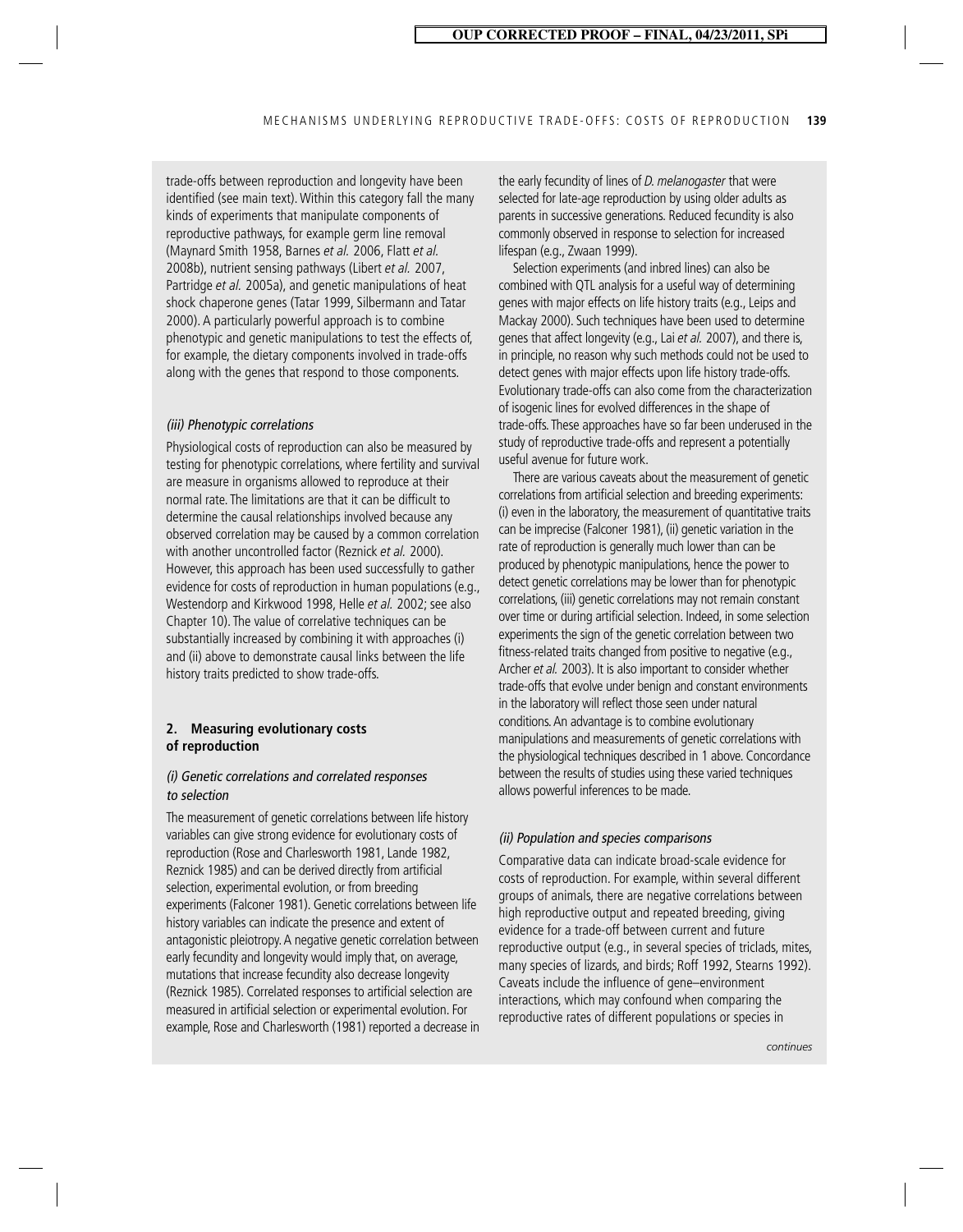#### Box 11-1 (continued)

environments to which they are unequally adapted. Another potential drawback is the impact of ecological variables and population dynamics (e.g., Gustafsson and Sutherland 1988). Correlated life history traits may also be independent adaptations to different environments and their association

need not, therefore, imply a constraint or trade-off. Combining the results of comparative data with experimental studies is an advantage, if it is possible, because, as mentioned earlier, it allows the causal relationships to be elucidated with greater confidence.

### **Box 11-2 New directions in measuring physiological and evolutionary costs: Genomic approaches**

 Genomic approaches can measure both physiological and evolutionary trade-offs and there has been a rapid increase in their deployment (e.g., Bochdanvovits and De Jong 2004). Included in this category are the determination of expression profiles by microarray or deep sequencing technology, sequencing of candidate genes involved in determining lifespan across different populations (Schmidt et al. 2000), detecting signatures of selection in candidate genes, and sequencing entire genomes. A promising approach is the full genomic characterization of lines selected for reproductive trade-offs, to test for evolved

### **11.3.1 Physiological costs of reproduction**

 Physiological trade-offs occur within individuals and can represent plastic responses to resource levels (Stearns 1992). For example, an organism experiencing an overabundance of resources might elevate current reproductive rate at the expense of future survival or reproduction. Conversely, it might be beneficial to conserve energy reserves if resources are scarce, and increase current and future survival probabilities until resource levels increase. Organisms are faced with these allocation "decisions" because current and future reproductive rates, along with survival, cannot all be maximized. Plastic responses allow organisms to adjust reproductive rates to prevailing conditions. The result is that current reproductive rate may trade-off with future reproductive rate and survival. Even though this kind of trade-off is contrasted with evolutionary trade-offs (see below), the plasticity is itself, of course, an evolved strategy.

differences in gene sequences and the shape of such relationships. These methods cut across phenotypic and evolutionary trade-offs because they can measure the downstream responses to phenotypic and genetic manipulations to selection for different reproductive strategies (e.g., McElwee et al. 2007). They can also measure the expression or sequence of genes or genomes across populations or species. Genomic, and also the currently underutilized proteomic, analyses are set to provide an increasingly important global and tissue-specific signature of the impact of reproductive costs.

 There is evidence that the physiological costs of reproduction can be influenced by hormones and/ or by nutrient-sensing pathways, and this evidence is discussed in section 11.4 . However, the nature of physiological costs will depend upon resource acquisition modes. So-called "income breeders" are those organisms that maintain no energy reserves. Their current reproductive rate depends entirely on current food intake and such organisms have "direct costing" of reproduction (Sibly and Calow 1986). For income breeders, trade-offs between different life history traits will depend largely on current foraging strategies rather than physiological trade-offs *per se* . On the other hand, "capital breeders" are those able to stockpile energy reserves, either during development or through times of glut. Capital breeders exhibit "absorption costing" (Sibly and Calow 1986), i.e., where costs can be buffered. Reproductive rate can therefore be maintained at a level that is not directly linked to the prevailing conditions. In this case, decisions concerning which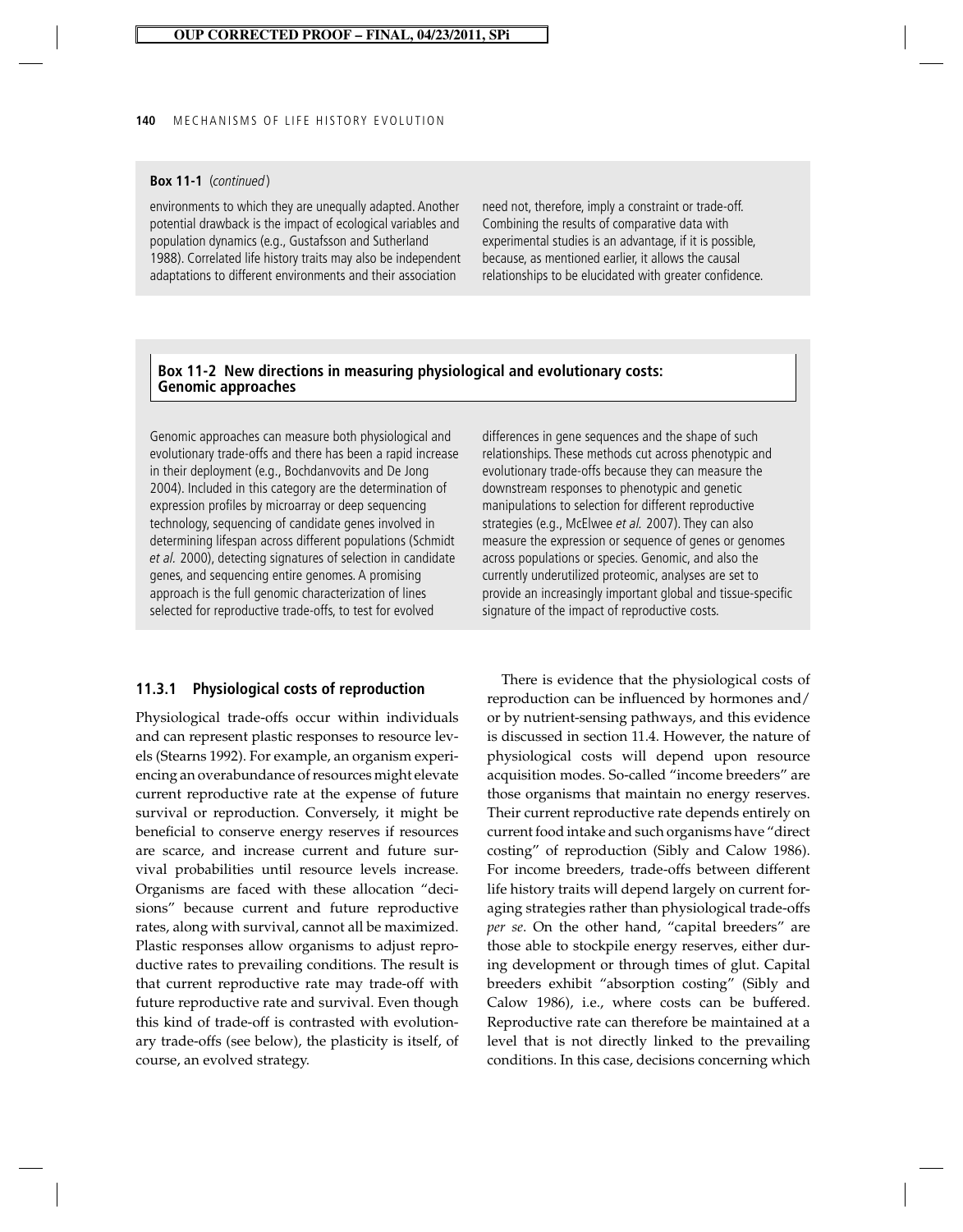resource allocation strategy to adopt are more complex. Many species will fall somewhere between income and capital breeders. To date, the majority of theoretical and empirical investigation has been into systems that exhibit capital breeding. Interestingly, even in organisms such as *D. melanogaster* that can maintain some energy reserves, reproductive activity is tightly linked to external resource levels. This can be seen in the remarkably tight temporal correlation between mortality rate and reproductive schedule in *D. melanogaster* switched between good- and poor-quality diets (Mair *et al.* 2003).

#### **11.3.2 Evolutionary costs of reproduction**

 Evolutionary trade-offs are revealed by the existence of fixed life history strategies that differ between individuals. For example, artificial selection for high early reproductive rate often results in a correlated response in shortened lifespan, and *vice versa* (e.g., Rose and Charlesworth 1981, Partridge and Fowler 1992, Sgrò and Partridge 1999). These observations reveal survival costs of reproduction because individuals cannot normally show high reproductive rate *and* long lifespan. Such data provide important evidence for antagonistic pleiotropy (Williams 1957). Mechanisms underlying evolutionary costs of reproduction have been revealed by testing the effects of abolishing egg production in lines artificially selected for early and late age reproduction (Sgrò and Partridge 1999), and by assessing hormone titers in wing polymorphic crickets (Harshman and Zera 2007; Chapter 24 and Sections 11.3.5 and 11.4 below). Nevertheless, there is relatively little mechanistic work in this area so far. This is an important oversight because it is not yet clear whether physiological and evolutionary trade-offs occur via the same underlying mechanisms. It would be interesting to know, for example, whether individuals selected for early- or late-age reproduction retain equal capacity to express physiological trade-offs; that is, whether the effects underlying these different kinds of trade-offs are additive. It would also be useful to know whether nutrient signaling evolves during artificial selection for early- and late-age reproduction.

 A further type of evolutionary trade-off is found in the broad-scale differences between reproductive output and fecundity that occur between species, as identified in comparative analyses (Partridge and Gems 2006). Such patterns must be products of selection for different reproductive strategies, but very little mechanistic work has yet been conducted. It would greatly illuminate the study of reproductive costs to test for differences in the expression or sequence of genes influencing trade-offs in different populations or species. The study of evolutionary gerontology or "Evo-Gero" (Partridge and Gems 2006) is therefore a promising new field. One of the few examples of this kind of mechanistic work to date concerns the lifespan extending *Methuselah* gene in *D. melanogaster* ( Lin *et al.* 1998 ), which shows an intraspecific geographic cline in sequence variation (Schmidt et al. 2000).

### **11.3.3 Mechanisms underlying reproductive costs**

 Current reproduction could trade off with future reproduction or with lifespan, either because it diverts resources away from somatic maintenance or because it causes damage. Both explanations predict a causal and negative relationship between reproductive rate and future reproduction/survival. Long-lived animals often show increased resistance to heat and other stresses (see Section 11.7 and review by Partridge *et al.* 2005a ). However, increasing evidence from studies of model organisms suggests that reproductive trade-offs arise because of links between resource acquisition (diet and nutrients), metabolism, lifespan, and reproduction (Flatt 2009). The main lines of evidence for this conclusion are as follows (adapted from Flatt and Schmidt 2009):

 • The existence and extent of trade-offs between reproduction and lifespan depend upon nutrient levels (e.g., Chapman and Partridge 1996, Marden *et al.* 2003).

 • The increased lifespan seen in *D. melanogaster* lacking a germ line is accompanied by reduced levels of glucose and trehalose (Flatt *et al.* 2008b), suggesting that the germ line is intimately involved in nutrient signaling.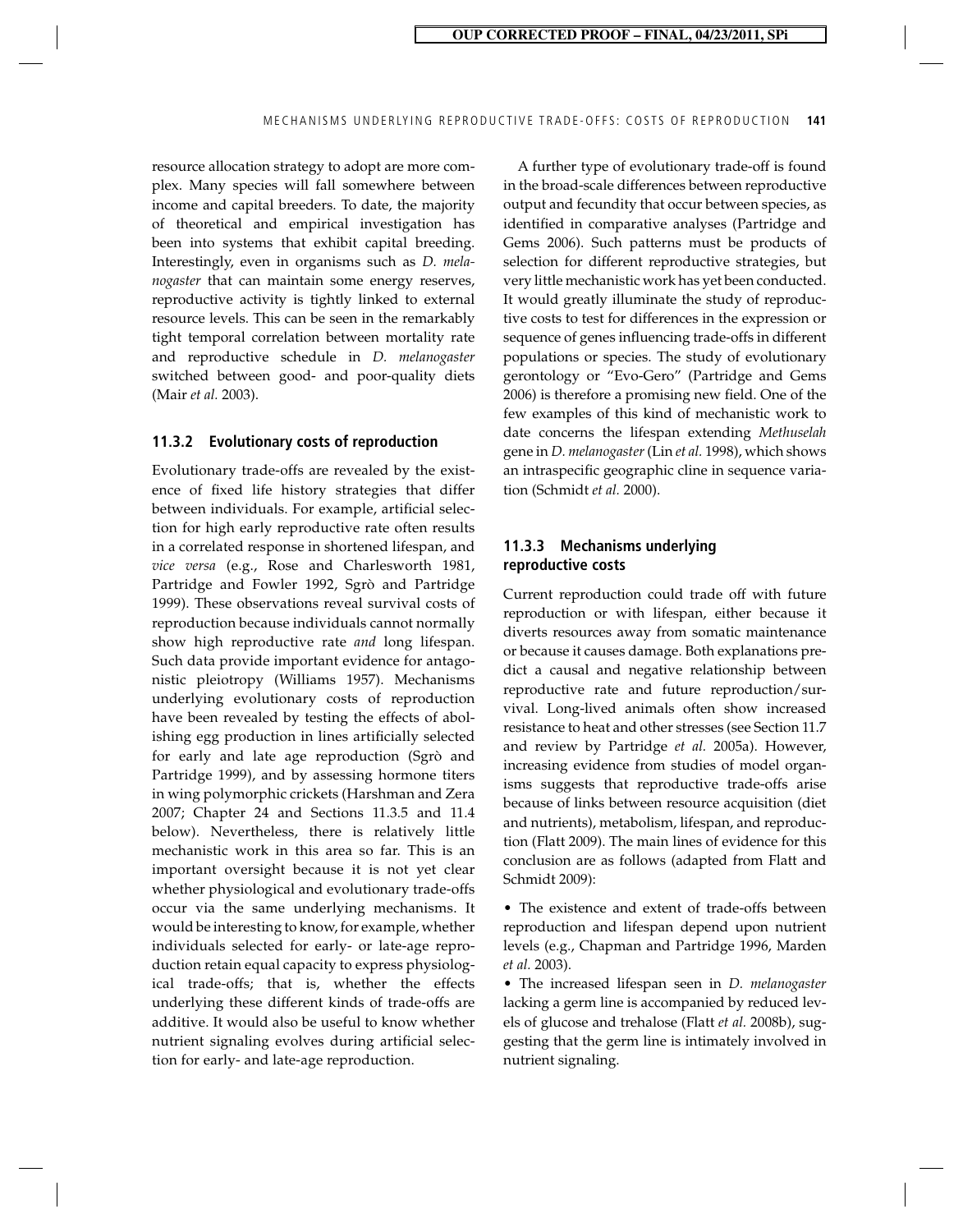• The increased lifespan seen in *C. elegans* mutants without a germ line depends upon the presence of a downstream component (Daf-16/FOXO) of the insulin/IGF-like signaling (IIS) pathway ( Arantes-Oliveira *et al.* 2002), showing that the extension of lifespan is dependent on intact nutrient sensing pathways.

 • The removal of germ cells in *C. elegans* leads to fat deposition throughout the body and modulation of the extent of fat deposition can itself alter lifespan (Wang *et al.* 2008). This again suggests a link between the germ line and nutrient metabolism.

 • *C. elegans* that lack germ cells (but not the gonad itself) show increased lifespan that cannot be further extended by dietary restriction (DR). Hence the removal of the germ line and the effects of DR appear to be non-additive and may represent part of the same mechanism (Crawford *et al.* 2007).

 Although the evidence for a role of nutrients in mediating reproductive costs is increasing, the details of the links between all these processes are not yet well understood (Flatt 2009). The majority of the mechanistic data come from intraspecific phenotypic or genetic manipulations resulting in lifespan extension. These data therefore help us to understand the trade-off between reproduction and lifespan. There are, however, few mechanistic data on the mechanisms underlying trade-offs between current and future reproductive rate, or on mechanisms underlying evolutionary trade-offs in general.

 In the following sections we outline some of the known mechanisms that influence the trade-off between current reproductive rate and lifespan: nutrients and nutrient sensing, hormones, immunity, and damage repair mechanisms.

## **11.3.4 Nutrients, nutrient sensing, and costs of reproduction between reproductive rate and lifespan**

Nutrient signaling can influence the extent and shape of reproductive trade-offs (Fig. 11-1) and may allow individuals to exhibit plastic trade-offs by shifting resources from reproduction to somatic maintenance. Whether these trade-offs are mediated by organisms physically shifting resources from one process to another or by molecular signaling is not yet known (see Section 11.5). It is now well established that DR leads to extended longevity in yeast, flies, worms, rodents, and perhaps primates, as well as resulting in beneficial effects on health in humans (reviewed in Partridge *et al.* 2005b). These phenotypic manipulations are sometimes associated with decreased age-specific reproductive output (e.g., Chapman and Partridge 1996, Toivonen and Partridge 2009), which implies that how nutrients are sensed and used may underlie the trade-off between reproductive rate and survival. Consistent with this, there are many studies in which genetic manipulations have been used to alter expression in components of nutrient sensing pathways such as in the IIS and target of rapamycin (TOR) pathways. These manipulations usually result in increased lifespan and are sometimes (although not always, Grandison et al. 2009), associated with decreased age-specific reproduction (Clancy *et al.* 2001, reviewed in Toivonen and Partridge 2009).

 Great strides have recently been made in identifying the specific nutrients that influence reproductive trade-offs (Skorupa et al. 2008). An emerging theme is that such trade-offs are not simply founded upon variation in resource levels (e.g., calories) but by the balance of nutrients available (Mair et al. 2005, Grandison et al. 2009). Studies in *D. melanogaster* (Lee *et al.* 2008b) and in field crickets *Teleogryllus commodus* (Maklakov *et al.* 2008b) reveal that lifespan and reproductive rate can be maximized by different diets. Components of the diet such as casein, in *D.*  melanogaster (Min and Tatar 2006), and essential amino acids such as methionine, in *D. melanogaster* and rodents ( Miller *et al.* 2005 , Zid *et al.* 2009 ), alter lifespan. In a series of ingenious dietary component add-back experiments, methionine has been identified as the amino acid that promotes longer life in *D*. *melanogaster* ( Grandison *et al.* 2009 ). What is intriguing is that the addition of methionine to the diet was able to restore egg production in long-lived flies on an otherwise restricted diet. This finding apparently indicates that the trade-off between reproductive rate and lifespan can be abolished if dietary nutrients are finely tuned (Grandison et al. 2009, see Section 11.5). The known roles of the two main nutrient signaling pathways in influencing trade-offs between reproductive rate and lifespan are outlined below. Much remains to be discovered about the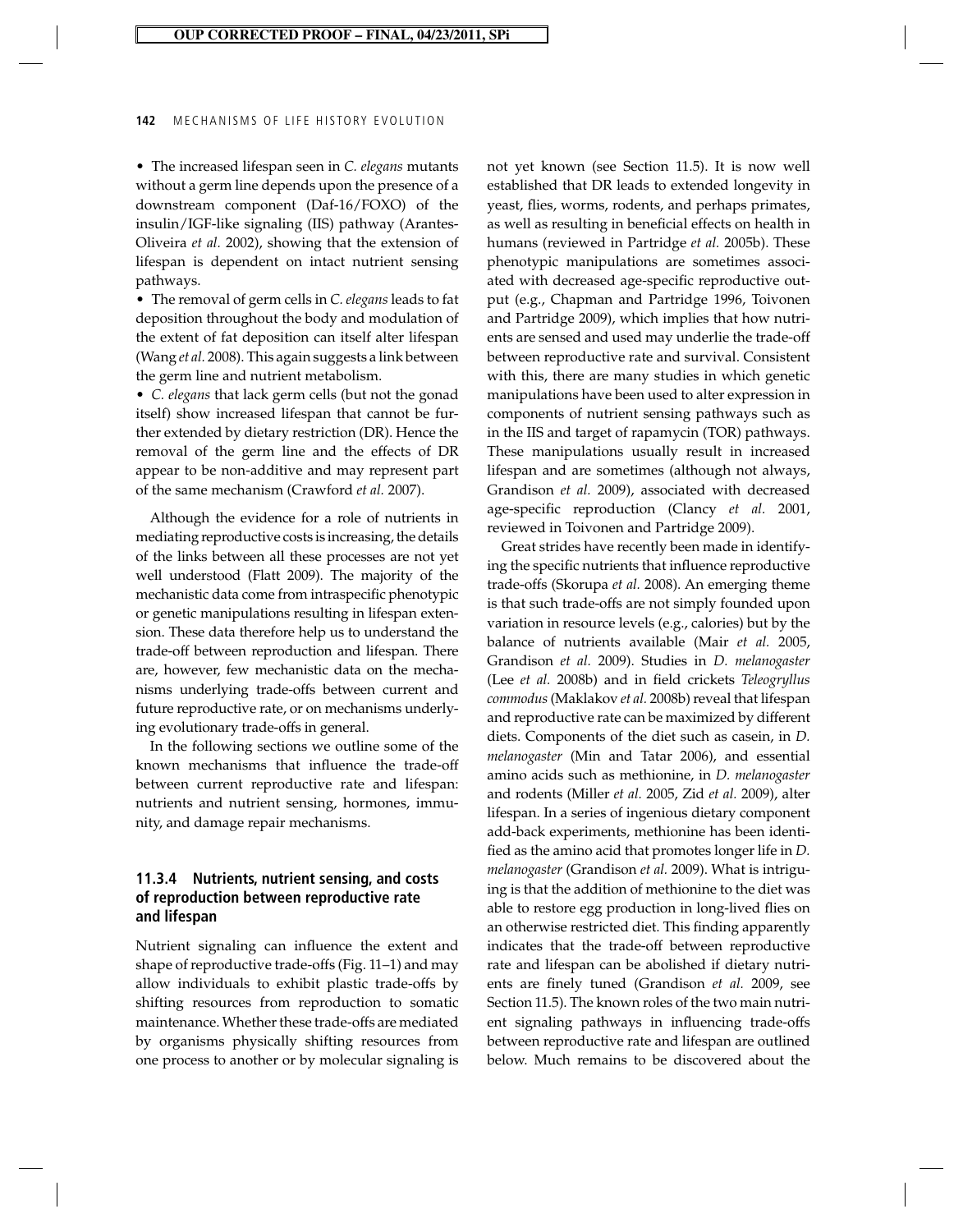

Figure 11-1 Potential links between the major players that determine reproductive costs. Nutrient sensing pathways detect nutrient levels/condition determined by the local environment and may determine the extent of reproductive activation (enabling) that can occur, or may have only direct effects on somatic maintenance. The quality or quantity of mating signals (and responses to them) may depend on the environment directly or indirectly, via nutrient sensing. Mating signals can determine the extent of reproduction, but may also have direct effects on somatic maintenance that bypass reproductive enabling. Information on the level of reproduction is integrated and inputs into the level of reproduction and somatic maintenance. Reproductive hormones may themselves directly suppress somatic processes such as the immune system. The challenge is to determine the existence and relative importance of these links.

exact role of these pathways in mediating the costs of reproduction more generally.

#### *11.3.4.1 Insulin signaling*

 Elegant experiments employing single gene mutations in the nutrient sensing IIS pathway have shown that reduced insulin signaling can lead to extended longevity (e.g., by manipulation of *chico*, InR, Lnk and *dilp* 2,3, and 5; Clancy *et al.* 2001, Tatar *et al.* 2001b, Ikeya et al. 2002, 2009, Broughton et al. 2005, Grönke et al. 2010, Slack et al. 2010). This effect is sometimes also associated with reduced fertility or female sterility (e.g., Clancy *et al.* 2001, Tatar *et al.* 2001b) and the effects of insulin signaling appear to be evolutionarily conserved (Partridge et al. 2005a). These findings support the general idea of a tradeoff between longevity and reproductive rate that is mediated at least in part by insulin signaling. However, not all of the genes in the insulin pathway whose manipulation leads to extended longevity also lead to reduced fecundity. For example, *chico* heterozygotes and certain long-lived flies with altered dFOXO signaling do not have impaired fertility (reviewed in Toivonen and Partridge 2009). Nevertheless, reproductive trade-offs may sometimes be apparent only under stressful conditions such as food limitation, so may be overlooked. For example, the fertility of *Indy* long-lived mutants appears normal under food abundance, but is reduced under food limitation (Marden et al. 2003). This is not a *Drosophila*-specific phenomenon. There are similar inconsistencies in *C. elegans* (e.g., for the *Daf-*2 gene) and in mice, where long life is associated with decreased fertility in some but not all strains that are long-lived as a result of manipulations to insulin signaling (Toivonen and Partridge 2009). It seems that there is no obligate relationship between increased lifespan and decreased fertility mediated by insulin signaling, and reasons for these discrepancies are discussed below (see Chapter 13).

Insulin signaling may influence reproductive costs because this pathway conveys information about the total resource budget. Alternatively, it may be the case that insulin signaling genes themselves alter reproductive hormone levels. For example, mutations in the *Drosophila* insulin receptor ( *DInR* ) are associated with both reduced levels of ecdysteroid release from ovaries *in vitro* and with reduced juvenile hormone (JH) biosynthesis (Tatar et al. 2001b). The latter effect was seen *in vitro* using the *chico* mutation in some experiments but not others (Richard et al. 2005).

#### *11.3.4.2 TOR signaling*

 The target of rapamycin (TOR) nutrient sensing pathway is responsive to amino acid levels and also interacts with insulin signaling. As for IIS, mutations in members of the TOR pathway also extend lifespan in *Drosophila* (Kapahi et al. 2004) and in yeast. It is not yet known whether lifespan extension via TOR signaling also reduces fertility, so it is not yet clear the extent to which TOR influences fer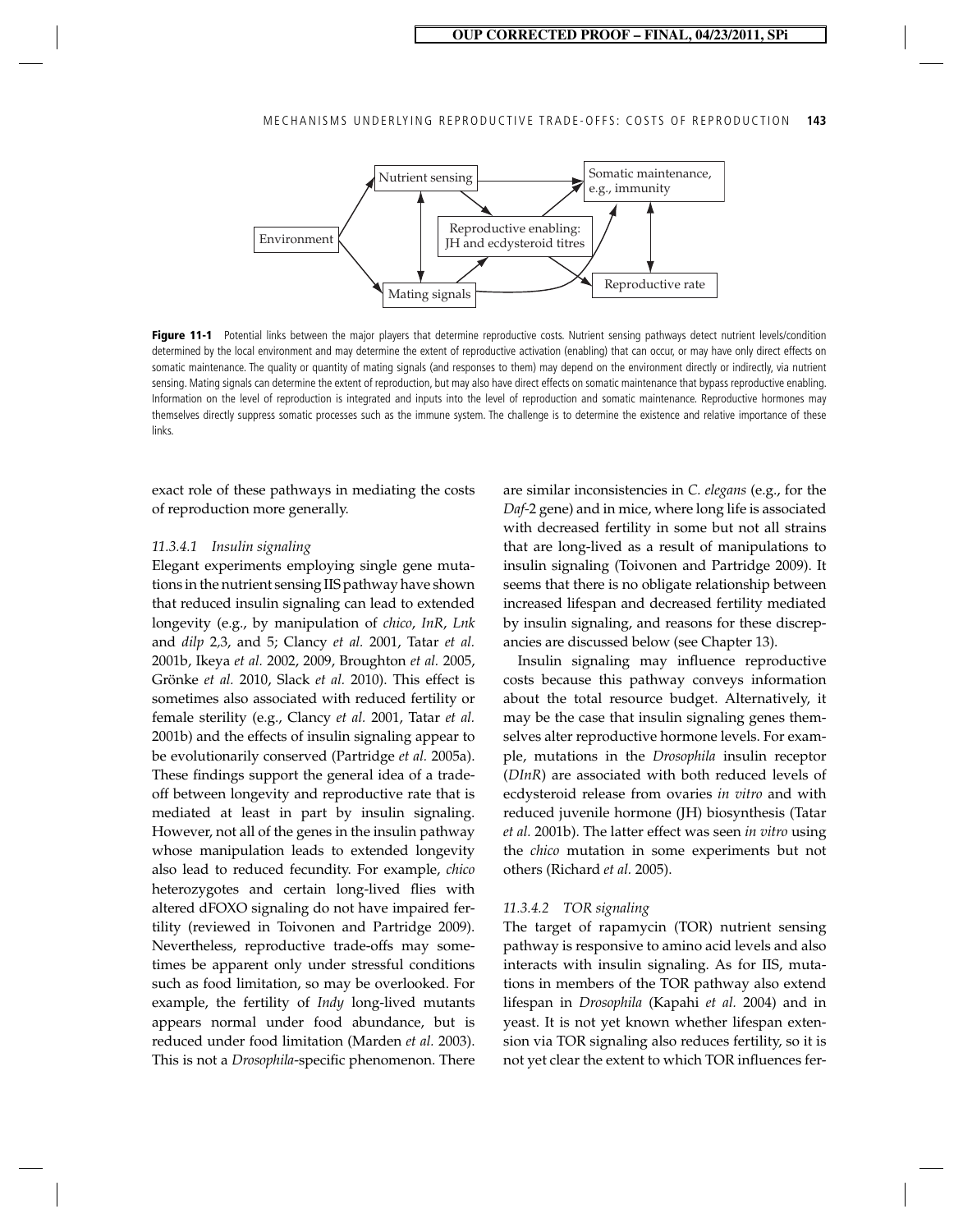tility and survival trade-offs. The impact of the cross-talk between the IIS and TOR pathways on reproductive rate is also not yet known (Flatt 2009).

# **11.3.5 The presence of a germ line and costs of reproduction between reproductive rate and lifespan**

 Evidence for the importance of the germ line in mediating trade-offs between reproduction and lifespan comes from classic studies in which extended lifespan was seen in animals that lay no, or reduced numbers of, eggs ( Maynard Smith 1958 ). The underlying hypothesis is that in intact animals, nutrients are signaled to the germ line to match reproductive rate to nutrient levels. In the absence of the germ line, resources are not allocated to reproduction and stay in longevity assurance, leading to longer lifespan.

 Early studies showed increased lifespan in *grandchildless* females of *Drosophila subobscura* that lacked a germ line (e.g., Maynard Smith 1958). Sterilization of females by low doses of X-irradiation can also produce extended lifespan (e.g., in *Ceratitis capitata* ; Chapman *et al.* 1998). These results are consistent with the idea that some aspect of reproductive activity leading to egg production is costly. Similar results have been obtained from studies of germ line ablation in *C. elegans* (e.g., Leroi 2001). Elevated rates of egg-production and exposure to males cause a drop in *D. melanogaster* female lifespan (Partridge *et al.* 1987); these effects could be due to the costs of egg production or costs of mating. However, elevated egg production by itself can lead to decreased lifespan in both phenotypic manipulations and in selection experiments (e.g., Partridge *et al.* 1987, Sgrò and Partridge 1999 ). The latter study provides one of the few pieces of mechanistic evidence for an evolutionary trade-off between current reproductive rate (egg production) and lifespan. The  $\partial v \partial^{D1}$  mutation conferring sterility on females was crossed into lines of flies selected for early- and late-age reproduction. The subsequent patterns of mortality in egg laying and non-laying females suggested that reproduction (egg laying) caused a delayed wave of increased mortality. This suggests that similar pathways can operate in both physiological and evolutionary trade-offs.

 Recent studies have highlighted that it is the developmental stage at which the germ line is inactivated that is important. For example, early ablation of the germ line during development leads to no effect on lifespan (Barnes *et al.* 2006), possibly because of increased signaling of the somatic gonad that can proliferate in the absence of the germ line. However, later-acting germ line silencing had the predicted effect of increasing lifespan (Flatt et al. 2008b). Germline removal extended lifespan in both sexes. However, the nature of any trade-off in males is not yet known. Germline-lacking males will court and mate at levels similar to those of control males (e.g., Chapman *et al.* 1993), but the investment of such males in courtship and mating, and their reproductive hormone titers, have not yet been tested.

# **11.4 Reproductive hormones as mediators of trade-offs between reproductive rate and lifespan**

 Hormones have disparate effects that underlie many different life history traits and therefore they have long been thought to play a central role in mediating life history trade-offs (Harshman and Zera 2007). In insects, activation of reproduction is influenced by the balance of JH and ecdysteroid signaling (Nijhout 1994). For example, in *D. melanogaster* females, reproduction is controlled by the actions of 20-hydroxyecdysone (20E) and JH. The balance between 20E and JH determines whether oocytes undergo vitellogenesis (the uptake of yolk proteins, stimulated by JH) or apoptosis (stimulated by 20E) (Soller *et al.* 1999). In males, JH is essential for the formation and function of the accessory glands, which synthesize much of the non-sperm part of the ejaculate. 20E is also important; it is synthesized in the male prothoracic gland and regulates spermatogenesis and accessory gland development.

 Evidence for the involvement of hormones in life history trade-offs between reproduction and dispersal comes from selection experiments in wingpolymorphic crickets. Elevated early reproduction is linked with high JH and ecdysteroid titres in short-wing morphs. This elevated early reproductive rate is associated with a low dispersal ability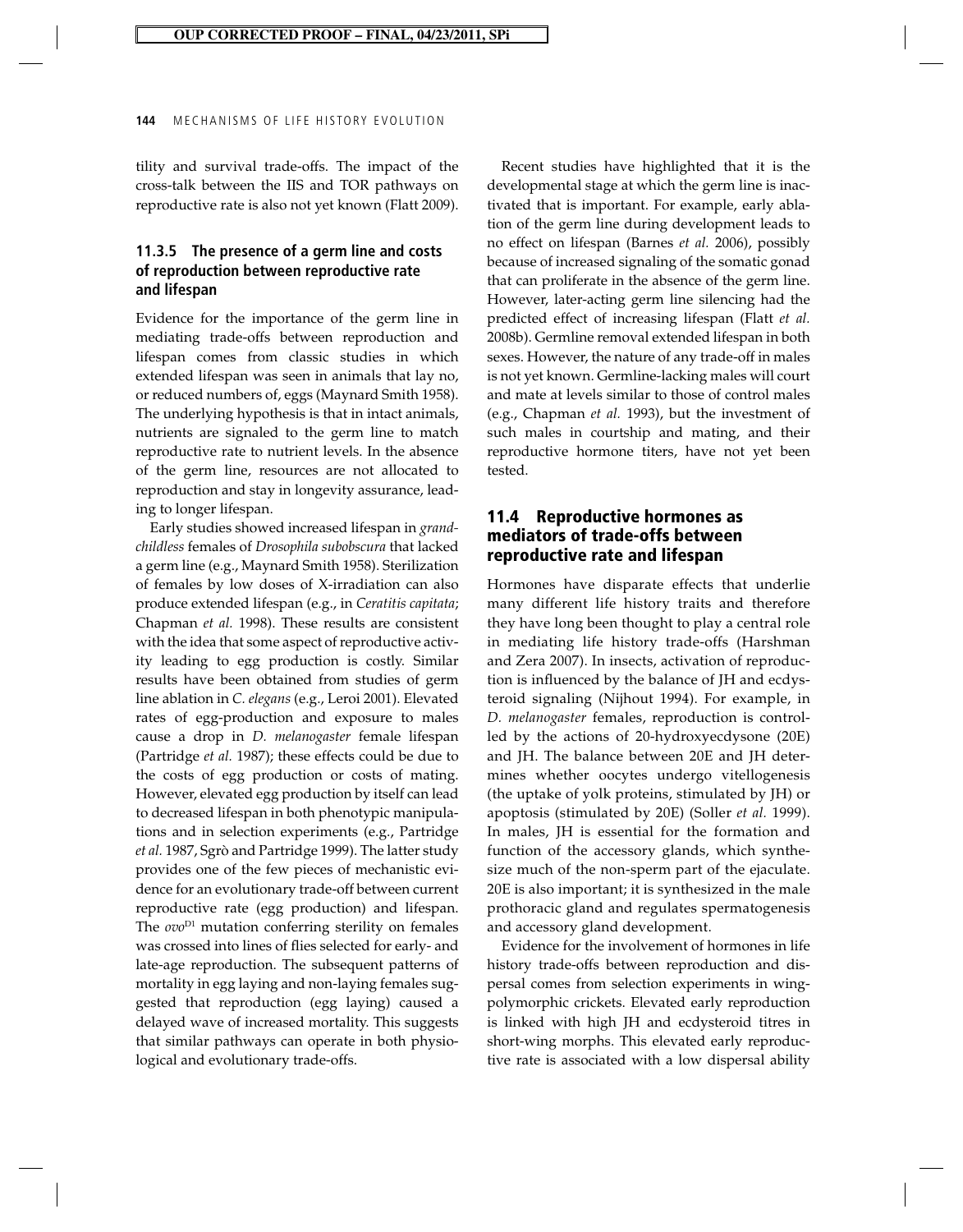(i.e., the presence of short wings). Consistent with this, the application of a JH mimic to long-winged morphs of *Gryllus firmus* produces changes in lipid metabolism, ovarian growth, and flight muscle to levels more characteristic of short-winged morphs (Harshman and Zera 2007). The role of JH on lifespan and in mediating trade-offs has been investigated in *Drosophila* (Flatt and Kawecki 2007), and there appears to be no obligate trade-off with fecundity. Similarly, reductions in signaling by the ecdysteroid pathway (achieved via mutations to ecdysone receptor, *EcR*) cause an increase in lifespan with no apparent decrease in fecundity (Simon *et al.* 2003). Further support for a role of JH in influencing lifespan comes from studies of diapausing insects. Elevated JH is associated with reduced lifespan in the Monarch butterfly, and levels of JH are also low in the diapause stage (in which aging is reduced) of several invertebrate species (reviewed by Flatt *et al.* 2005). However, it is not yet clear whether these associations covary with reproductive costs. JH is essential for vitellogenesis, which can itself be costly (e.g., Partridge *et al.* 1987, Sgrò and Partridge 1999 ), and mating also causes a significant increase in JH levels in females of many insects.

# **11.5 Male seminal fluid proteins as mediators of trade-offs between reproduction and lifespan in females**

 There are considerable costs for females in mating itself (Fowler and Partridge 1989). Using transgenic males in which a population of seminal fluid producing cells is genetically ablated ( Chapman *et al.* 1995) shows that the cost of mating in female *D. melanogaster* is explained by the transfer of seminal fluid proteins. Furthermore, there is a doseresponse effect of seminal fluid proteins on lifespan and lifetime reproductive success. Whether there is one seminal fluid protein or many that are responsible for this cost of mating remains an open question. There are four seminal fluid proteins that are toxic when ectopically over-expressed (Mueller *et al.* 2007). In addition, there are associations between sequence variation at two seminal fluid protein loci and the differences in lifespan between virgin and singly mated *D. melanogaster* females ( Fiumera *et al.* 2006 ).

One of the candidate costly seminal fluid proteins is the sex peptide (SP; Wigby and Chapman 2005, Fricke *et al.* 2010). The potential involvement of SP in mating costs is intriguing because it also activates systems known to be costly. For example, likely candidates for SP-mediated mating costs in female *D. melanogaster* are JH, the immune system, and/or nutrient intake. SP causes the release of JH-BIII from the corpora allata, which stimulates vitellogenesis and hence oocyte progression in the ovary (Soller et al. 1999). High levels of JH could decrease lifespan directly and are already found to be negatively associated with length of life in other insects (Flatt *et al.* 2005). JH might also be costly because it increases vitellogenesis, i.e., egg production, which has itself been shown to be costly (e.g., Sgrò and Partridge 1999). JH could also incur costs because it suppresses the immune system, as shown in *Tenebrio*  molitor (Rolff and Siva-Jothy 2002). Alternatively, mating costs in females may result from effects of increased SP on immunity, independent of JH levels. Although SP could be costly via its effects on female feeding rate, behavioral observations have correlated feeding with the ability to lay eggs and not with female survival *per se* ( Barnes *et al.* 2008 ). What is now needed are measurements of the potential reproductive costs following manipulations of immune and hormonal pathways, independent of the receipt of SP and the presence or absence of a germ line.

# **11.6 The immune system as a mediator of costs between current reproductive rate and survival**

 The idea that maintaining the immune system, mounting an effective immune response, or evolving an immune response may be costly and may be traded off against other life history components, such as reproduction, has gained increasing credence (reviewed in Lawniczak et al. 2007). Much work has been done in birds and has focused on males and their responses to testosterone. In *D. melanogaster* , constitutive expression of antimicrobial peptides via the Toll (Tl) pathway results in female sterility because Tl, as well as being a switch to upregulate immunity, is also involved in dorso– ventral pattern formation in eggs. This suggests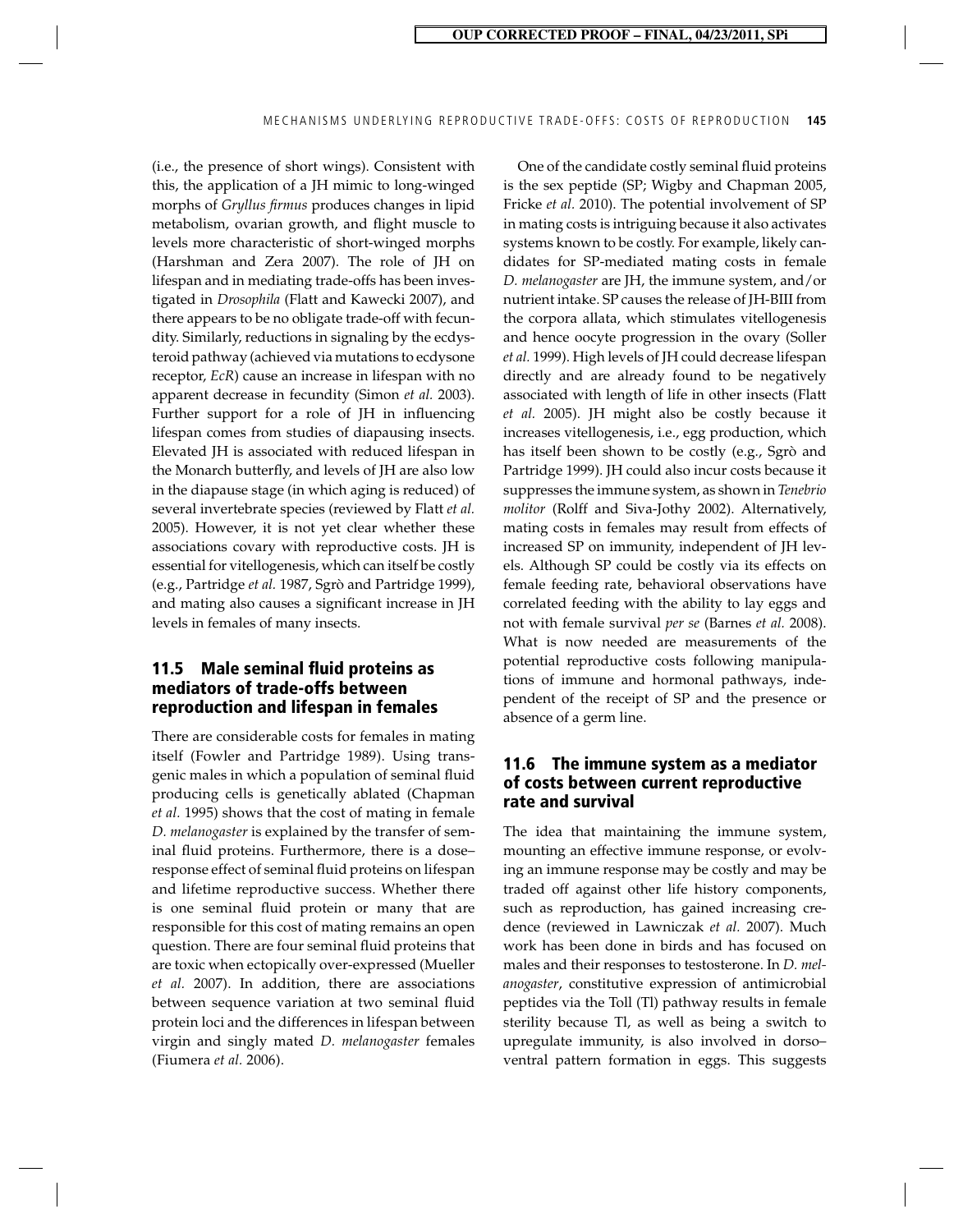that there are likely to be costs of antibacterial immune defense over and above those of antibacterial peptide production itself (reviewed in Lawniczak et al. 2007). This resembles a "design" (rather than "allocation") trade-off, i.e., where genes are selected in one context because of evolutionary history but come to fulfill other new functions, sometimes with lowered efficiency.

 Reproductive activity in *D. melanogaster* males is also traded off against the ability to clear bacteria following an experimental injection (McKean and Nunney 2001). The potential trade-offs between immunity and sexually selected traits in males became of interest because of the idea that hormonedependent traits are "honest" signals of male quality under the immunocompetence handicap hypothesis (Sheldon and Verhulst 1996, Lawniczak et al. 2007). Mating-induced declines in immune function have been shown in damselflies and *D*. *melanogaster* males and immunity-related genes show significant changes in expression following mating in *D. melanogaster* females (reviewed in Lawniczak *et al.* 2007). Taken together, the data suggest that mating costs could be incurred because mating suppresses immunity, which then leads to a decline in fitness. This could be because of allocation trade-offs, limited resource pools, or a type of "design" trade-off as mentioned above (e.g., perhaps males suppress female immunity because high immunity otherwise impairs fertilization).

 Despite the hypothesis that trade-offs between reproduction and the immune system are likely to be mediated by hormones (Flatt *et al.* 2008a), there are relatively few experimental data so far on the mechanistic links between JH and the immune system (Flatt et al. 2005, see Chapter 13). In the mealworm beetle, *Tenebrio molitor*, mating decreases the activity of phenoloxidase (PO), a major humoral effector system, in both sexes ( Rolff and Siva-Jothy 2002). Furthermore, the downregulation of PO is mediated by JH. Experimental injections of JH into male *T. molitor* also increase the attractiveness of pheromones produced by males, whilst simultaneously suppressing immune function (affecting both PO activity and ability to encapsulate non-self). Hence, the costs of mating could arise because mating produces JH, which suppresses immunity, leading to a decline in fitness. A caveat is that JH titer was not measured, and accurate measurement of JH titers *in vivo* remains an empirical hurdle in the study of insect endocrinology. However, new techniques based on mass spectrometry are emerging. In summary, it is not yet clear whether the links between immunity and reproductive rate occur because of resource trade-offs or because elevated reproductive rate leads to increased damage, perhaps leading to disease susceptibility.

# **11.7 Damage as a mediator of trade-offs between current reproductive rate and survival**

 The possibility that trade-offs between reproduction and survival are influenced by resource allocation is described above, but it is also possible that such trade-offs occur because of increased levels of damage. Such damage could occur because reproductive processes cause direct damage to the soma or alternatively suppress repair or protection mechanisms ( Salmon *et al.* 2001 , Wang *et al.* 2001 ). Consistent with the idea of direct damage to the soma are the positive associations between the level of reproductive activity and the level of reactive oxygen species (ROS; e.g., Dowling and Simmons 2009). Many long-lived strains of *D. melanogaster* and *C. elegans* are also resistant to heat stress and to oxidative stress (reviewed in Partridge *et al.* 2005a ). Female *D. melanogaster* that overexpress a heat shock chaperone (Hsp70, which protects proteins from the effects of misfolding at high temperatures) extends lifespan but reduces egg hatchability (Silbermann and Tatar 2000). This is consistent with the idea that protection mechanisms such as Hsp70 expression are costly and can trade-off with life history traits. Further evidence for this view comes from the links between elevated reproductive rate and decreased immunity (see Chapter 23). Data on whether trade-offs between reproduction and immune function result from resource allocation decisions may help to resolve whether damage is manifested directly because of the effects of elevated reproduction, or indirectly via suppression of protection mechanisms. It will be interesting to discover how often elevated damage (e.g., ROS) features in pathways that mediate reproductive costs.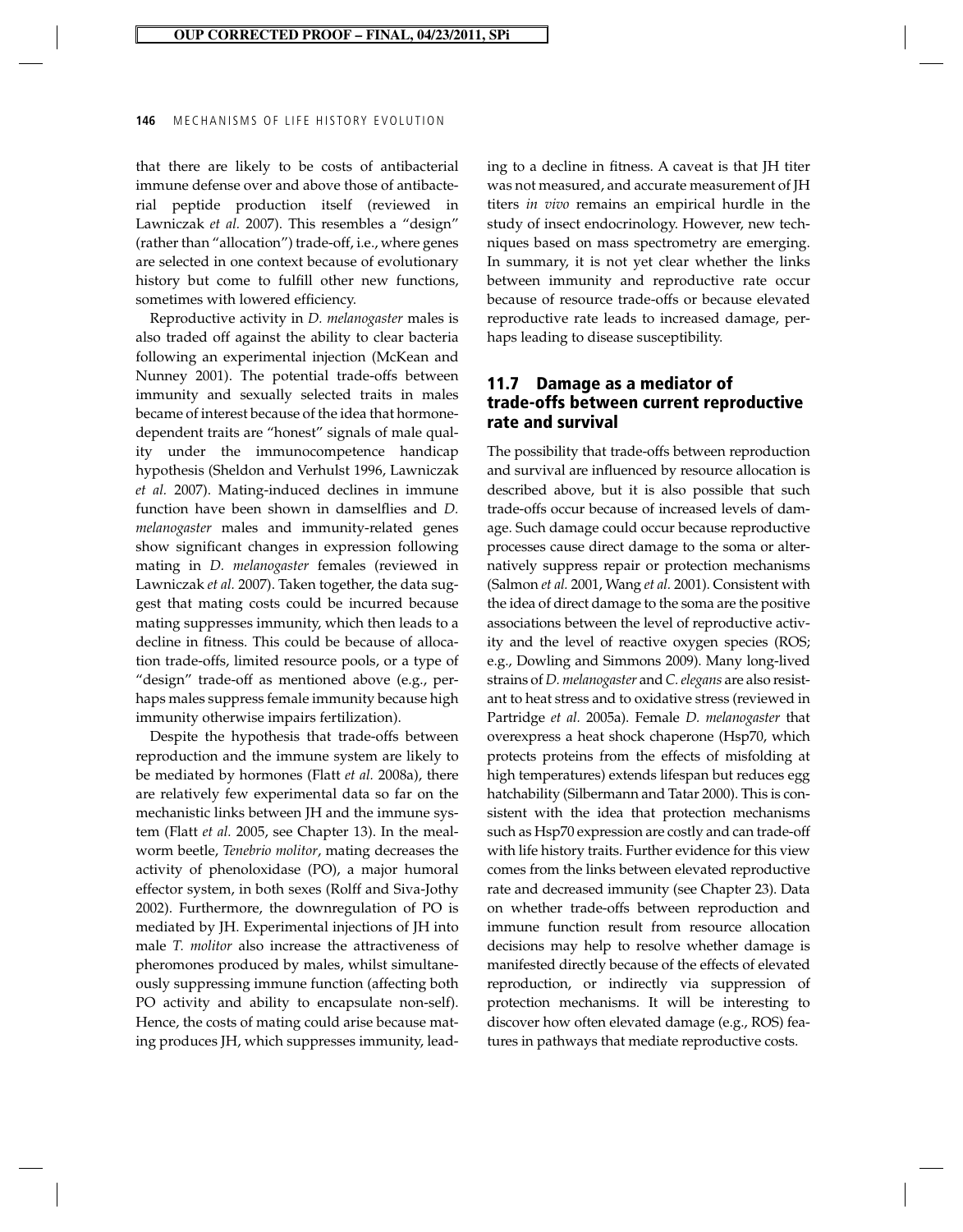# **11.8 Resource allocation: Allocation versus adaptive signaling**

 A common theme of much of the experimental work described above is the lack of consistency with which extended lifespan leads to decreased fertility, especially in studies that test the effects of single gene mutations. This observation is important because it challenges the view that "Y" resource allocation models are an appropriate framework in which to study trade-offs. Such models refer to the situation where a set pool of resources are allocated to reproduction or somatic maintenance but not both (Van Noordwijk and De Jong 1986). In this final section we explore these ideas and possible explanations for these discrepancies (Flatt and Promislow 2007).

 There are three main lines of evidence to suggest that the literal application of "Y" models may not fully explain the proximate mechanisms underlying the relationships between life history traits. Firstly, the elimination of reproduction does not necessarily extend life span. In *C. elegans* ablation of the whole gonad, genetic sterilization or chemical inhibition of egg production all fail to extend lifespan (Hsin and Kenyon 1999, Arantes-Oliveira *et al.* 2002, reviewed in Barnes and Partridge 2003). Also, *daf-*2 gene mutants of *C. elegans* have a signifi cantly increased longevity over the wild type, but ablation of the wild-type germ line does not extend lifespan more than in *daf-*2 mutants. This suggests that *daf-*2 does not extend lifespan simply through re-allocating resources from reproductive processes (Leroi 2001). Secondly, although mutations that extend lifespan generally cause reduced fecundity, some apparently also increase fecundity (e.g., *daf-*2 in worms, *EcR* in flies), or have no effect on fecundity (see Barnes and Partridge 2003). Recent findings using *D. melanogaster* suggest that, given a carefully calibrated balance of dietary components, trade-offs between reproduction and lifespan can be avoided (Grandison et al. 2009). Thirdly, there are marked sex differences in the response of males and females to interventions that increase longevity. A mutation in the IGF-1 receptor in the mouse is found to extend female but not male lifespan. Similarly, lifespan extension in both *chico* and *EcR* mutant

females is much greater than seen in males (Clancy *et al.* 2001, Simon *et al.* 2003). Such sex differences require an explanation.

 A proximate explanation for this challenge to traditional life history theory is that trade-offs are mediated by molecular signals (Leroi 2001). This hypothesis is derived from observations in *C. elegans,* where ablation of the gonad fails to extend lifespan, but ablation of the germ line alone (prior to proliferation) causes lifespan to double (Hsin and Kenyon 1999). This may indicate that reproductive ability *per se* is not the key to determining longevity. Instead, what is important is the presence or absence of specific reproductive tissues. A model compatible with these findings is that the proliferating germ line produces a signal that down-regulates life span, which is counter-balanced by an equal and opposite signal from the somatic gonad (Fig. 11-2, adapted from Barnes and Partridge 2003). Ablation of the whole gonad leaves longevity unaffected (because both signals are removed) but ablation of the germ line eliminates the negative signal, extending lifespan. The putative molecular signals represent arbitrary connections between life history traits and may be independent of resource availability. Importantly, the hormonal effects of such gonad ablations in the worm are now being elucidated (Gerisch et al. 2007, see Chapter 22). An alternative view is that resource allocation is important in the evolution of life histories, but that life history traits do not trade-off via a literal apportioning of resources (Fig. 11-2). For example, as described above, the use of nutrients in reproduction itself might generate damage, rather than simply diverting resources from somatic protection (i.e., longevity; Barnes and Partridge 2003). An interesting empirical avenue is to track the movement of resources between different tissues. Studies that track the passage of amino and fatty acids between tissues in the wing dimorphic cricket *Gryllus firmus* provide evidence that the literal diversion of resources can occur. Long-winged morphs divert more resources to the production of triglycerides used for flight and less to ovarian protein than the short-winged morph (reviewed in Harshman and Zera 2007).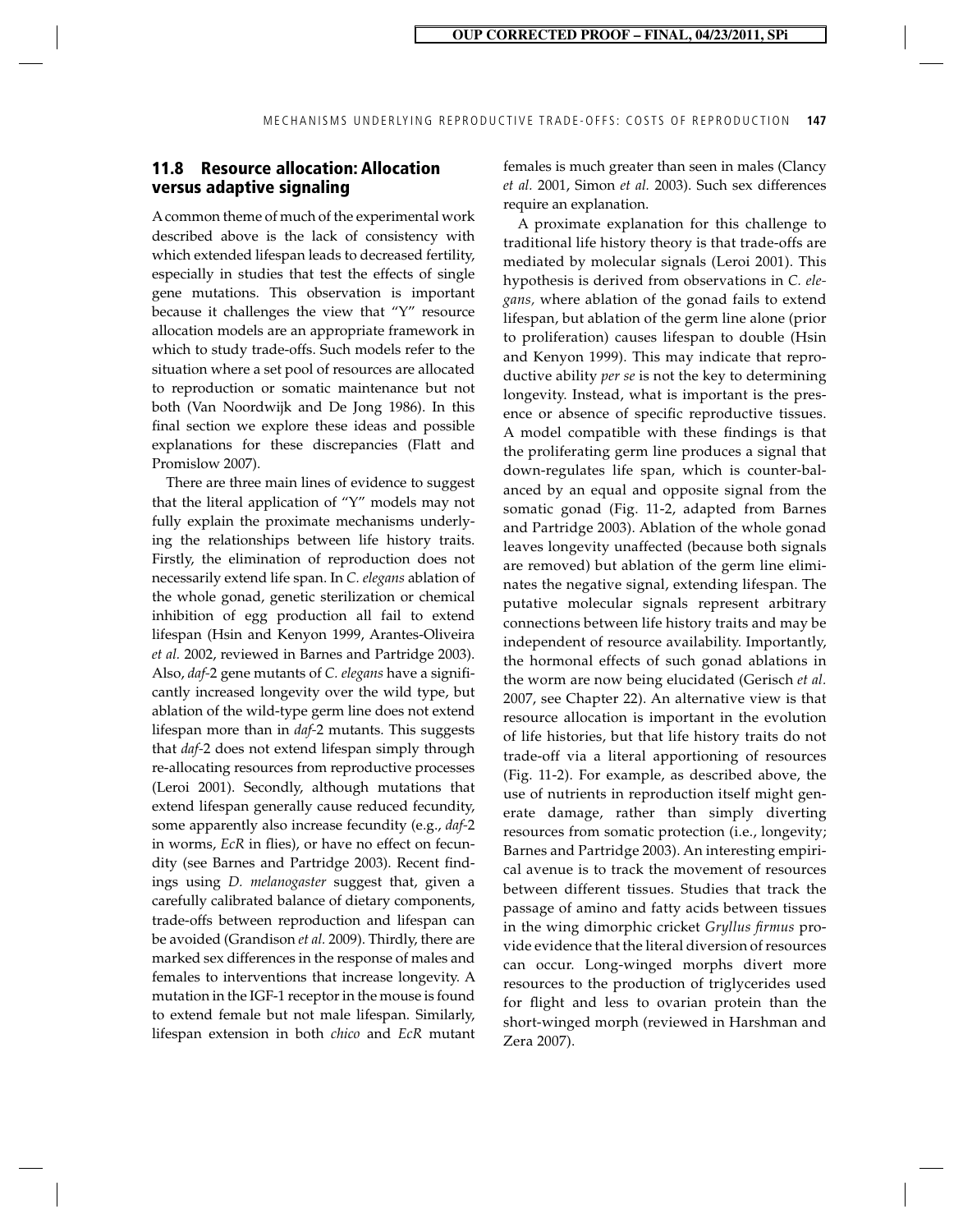

Figure 11-2 A model for adaptive reproductive signaling. Here, signals from the germ line and somatic gonad co-ordinate reproduction and life span adaptively. An intact germ line (a) causes allocation to reproduction even if the organism is otherwise sterile. In (b), the absence of a germ line allows signaling from the somatic gonad to cause investment in somatic processes. Whole gonad ablations (c) knock out the sources of all signals, mimicking a default state where investment in reproduction is high at the cost of lifespan. Reproduction and longevity can be uncoupled by manipulations to germ line or somatic gonad signaling, but the connections between the traits are adaptive because in an unmanipulated state, reproductive state is matched to local environmental conditions. Longevity and reproduction can be unlinked because costs of reproduction may still be maintained in non-reproductive individuals by the allocation of resources to reproductive function where this allocation is not blocked by sterilization. Adapted from Barnes and Partridge ( 2003 ) .

 The apparent absence of trade-offs between reproduction and survival could also arise because of the methodology employed. For example, gonad ablation is an extreme manipulation, so perhaps it is not surprising that resources are not shifted from reproduction to maintenance under these conditions. In addition, mutational analysis of the cost of reproduction may not be an appropriate method for confirming the absence of trade-offs, because mutations of large effect (such as those in the insulin signaling pathway) could have pleiotropic effects that obscure the normal relationships between different life history traits (Harshman and Zera 2007). The existence and shape of many trade-offs observed in the laboratory may also be significantly altered under stressful conditions and in situations where there are interactions with other ecological costs.

# 11.9 Costs of reproduction in a fitness**based framework**

 Central to studies of costs of reproduction should be an accurate quantitative assessment of key components of life history in terms of fitness-the sum of the products of individual age-specific survival probabilities times age-specific reproductive output (Charlesworth 1980). As described above, many phenotypic and genetic manipulations can extend longevity, but do so by rescheduling reproductive rate. Therefore it is necessary to be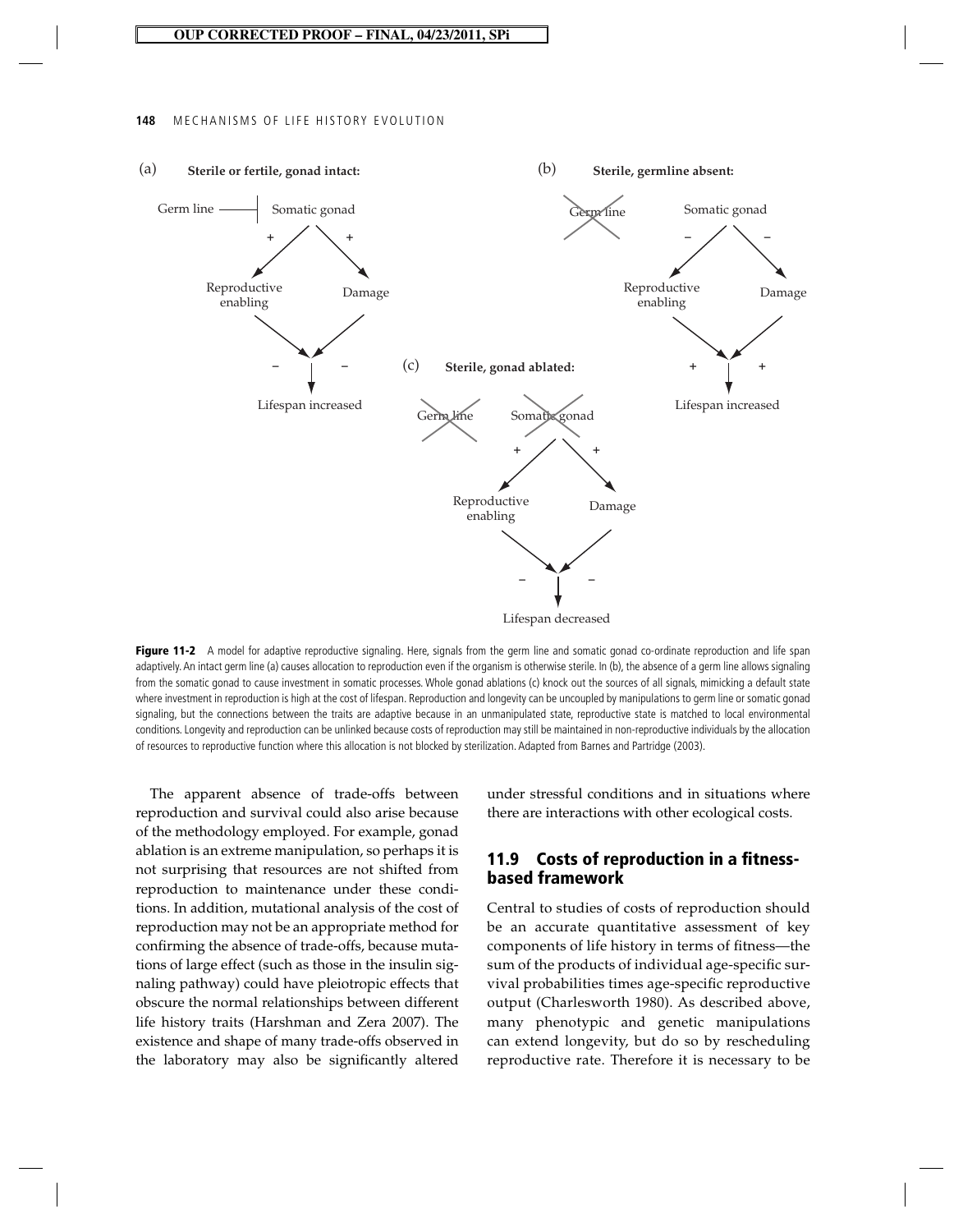cautious and avoid viewing all manipulations that increase longevity as beneficial in fitness terms. This issue is acute, particularly in the experimental study of life history, because it is essential to assess the extent to which we can learn about fitness and fitness trade-offs from long-lived mutants. To assess fitness accurately, consideration is needed of the effects of manipulations on both survival and the timing of reproduction (i.e., to measure the effect of manipulations on current versus future or residual reproductive output; see Fig. 11-3 for a useful way to present such data). However, fitness can be defined in several ways (Endler 1986, Clutton-Brock 1988) and the strategy that maximizes fitness may be different for decreasing, stable, or expanding populations.



Figure 11-3 Event history diagrams. Individual event histories can help determine when in the lifetime of an organism the most important reproductive events occur, with respect to fitness. Here, the event history diagrams depict individual life histories of C. elegans wild type, clk-1 and daf-2 strains. Each row represents a single individual in increasing order of lifespan (for  $n = 1000$ , 800, and 800 individuals, respectively). The degree of shading depicts the amount of daily egg production. Despite increased lifespan for both clk-1 and daf-2 strains, a high level of early reproduction in the wild type confers a greater intrinsic rate of increase. Reproduced, with permission, from Chen et al. (2007).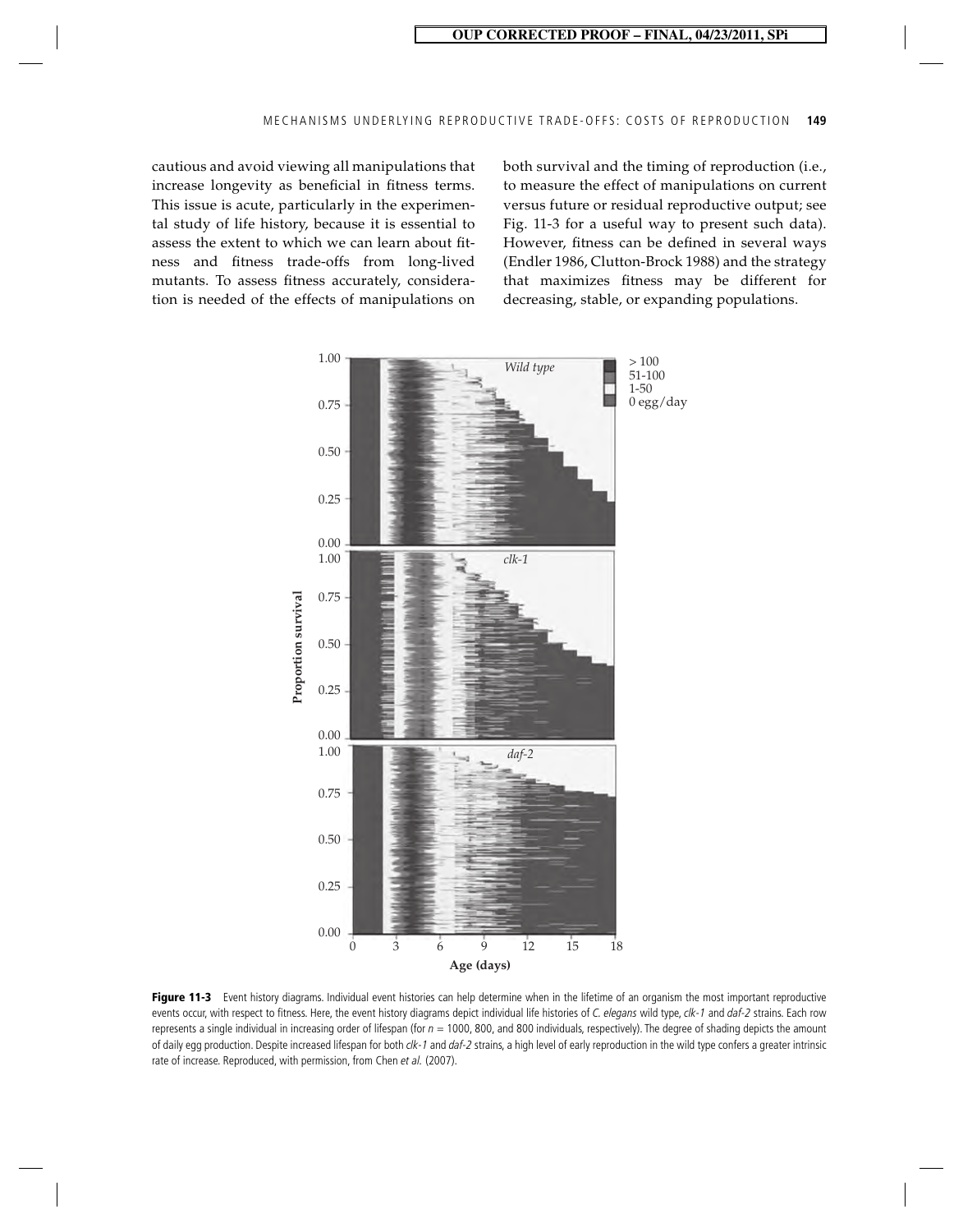A frequently adopted approach is to correlate changes in life history traits with lifetime reproductive success (LRS). However, a drawback to the use of LRS is that it fails to account for differences in the individual value of offspring (Brommer *et al.* 2002). In addition to genotypic and phenotypic variation in the quality of offspring, there is strong selection on the timing of offspring production from a purely demographic standpoint. Two individuals with identical LRS and lifespan can have different fitness due to the way that they partition current to future reproduction. Fitness may be maximized at intermediate levels of LRS due to a trade-off between offspring production and the timing of offspring production (Brommer *et al.* 2002). The costs of reproduction may also be age-dependent so that the trade-off might only be detected at some ages (or across some age classes), but not at others. The use of rate-sensitive measures of fitness may well be an advantage in this context (for a review see Metcalf and Pavard 2007). The important message is that it is not enough to consider effects of, for example, single gene mutations on lifespan or LRS alone to make robust conclusions about ultimate costs. To do this, findings should be placed in a fitness-based framework to investigate trade-offs between current and future reproduction (residual reproductive value).

# **11.10 New directions**

In this final section we discuss a few of the promising, and perhaps underutilized, avenues for future research, which together will generate a richer and deeper mechanistic understanding of reproductive costs.

#### **11.10.1 Mechanistic data are incomplete**

 The majority of mechanistic studies to date have used phenotypic or single gene manipulations to examine phenotypic responses, and most of these have examined the relationship between reproductive rate and lifespan. There are few mechanistic data on the reproductive trade-offs between current and future reproduction. This leaves open the opportunity for a much broader investigation of the mechanisms underlying the responses in selected lines, and of the extent to which they overlap with the responses seen upon phenotypic manipulations, as well as of the differences between populations and species. A stronger integration of evolutionary and molecular genetics of life history trade-offs is also necessary and we look forward to the comparative study of mechanisms and trade-offs that is now possible with the advent of new genomic technologies ( $Box 11-2$ ).

### **11.10.2 The evolution and conditional economics of reproductive costs**

 As has been noted by many, current trade-offs are not necessarily indicative of the existence or level of costs that existed earlier in evolutionary time (Stearns 1992, Rowe and Day 2006). However, using experimental evolution and model systems with short generation times it should be possible to track the evolutionary trajectory of life history costs. For example, female costs of reproduction can indeed evolve even over relatively modest evolutionary timescales ( Linklater *et al.* 2007 ). The evolution and mating economy of costs of reproduction is of crucial importance in understanding how mating systems are shaped by selection ( Fricke *et al.* 2009 ). The role of the environment in determining the magnitude of costs of reproduction has long been realized, but tests of the effects of systematic manipulations of the local environment on the magnitude of reproductive costs are scant (Cornwallis and Uller 2010, Fricke et al. 2010). Manipulations of the local environment can include resource levels, but also disease levels and access to the opposite sex (Kokko and Rankin 2006). Another potentially promising area is the analysis of comparative demography, specifically the idea that there may be predictable differences between species in the shape of the cost of reproduction with age. Related to the evolution of reproductive trade-offs is also whether their effects are reversible (e.g., Mair *et al.* 2003) and whether they alter the rate of aging itself as well as lifespan (e.g., Priest *et al.* 2008). In addition, trans-generational reproductive trade-offs may have significant effects on inclusive fitness, but as yet there are no mechanistic data to probe the potentially important mechanisms involved.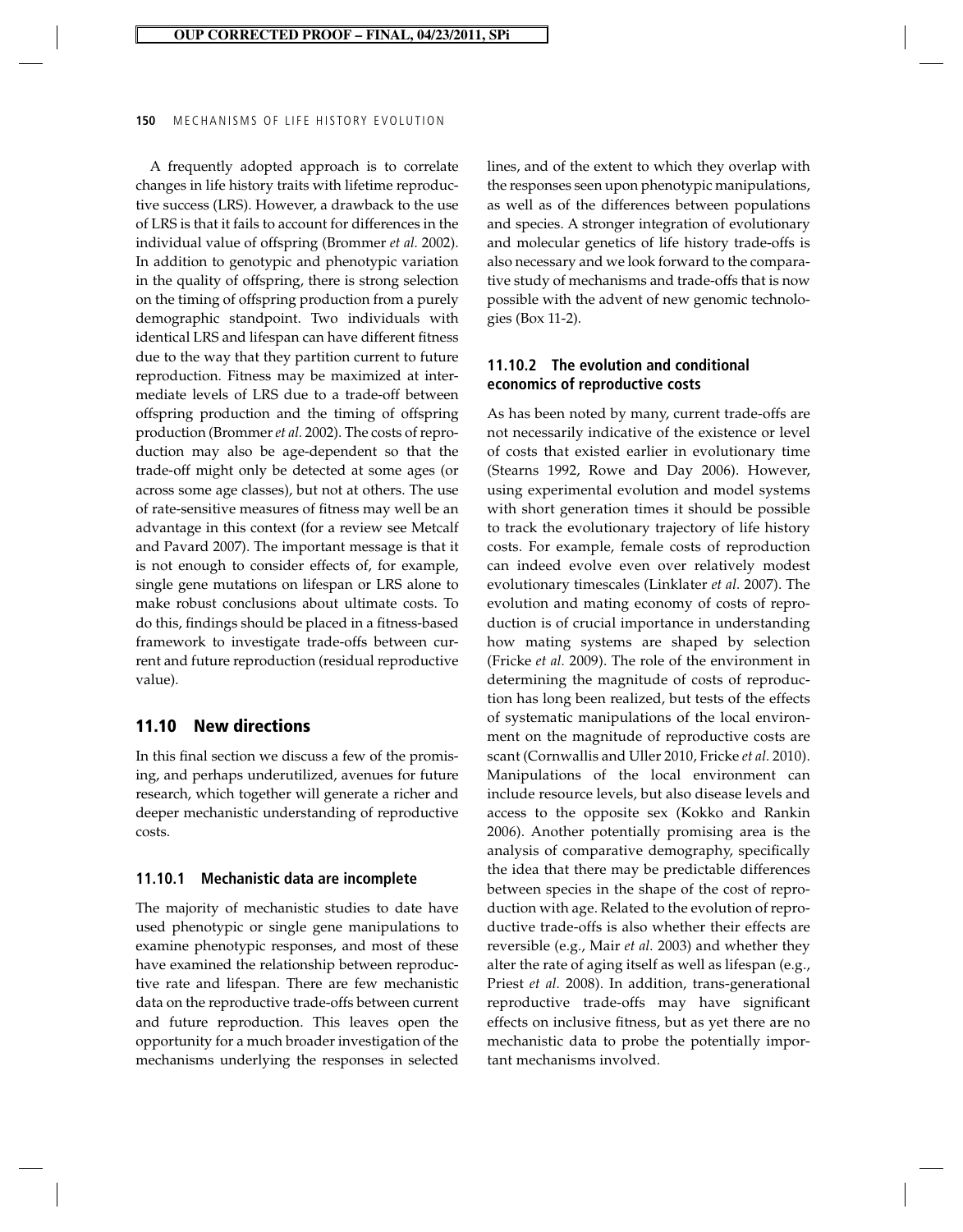## **11.10.3 Integration of life history data from social species**

 There is a gap in integrating information from the study of life histories from social and non-social species (see Chapter 20). There is a rich source of novel mechanistic data emerging from the study of social species, and there are several ways in which the study of life history and reproductive costs under sociality can provide new insights. Three examples are briefly discussed here.

## *11.10.3.1 Novel insights into soma (growth) and reproductive trade-offs*

 Social colonies often have an initial growth phase in which only workers are produced, followed by a reproductive phase in which sexuals (new queens and males) emerge. There may also be an orphan stage in which the colony continues after the death of the queen, with workers sometimes producing males. There is therefore a clear and easily measurable resource allocation to soma (growth of worker numbers) and reproduction (sexuals). This offers new and experimentally tractable ways in which to investigate trade-offs above the level of the individual, using principles that pertain at the individual level in non-social species (Bourke and Franks 1995).

#### *11.10.3.2 Reproductive confl icts*

 A fundamental difference between eusocial and nonsocial species is the division between germ line and soma (Bourke and Franks 1995). In eusocial species, the germ line resides in the reproducing individuals (queens and males), with most of the soma in the sterile workers. Because of asymmetries in relatedness between sexuals and workers in a social colony, the interests of the germ line and soma are not perfectly aligned as they are within non-social reproducing individuals. This opens up novel sources of conflict between germ line and soma, and new opportunities for the expression of reproductive costs.

 *11.10.3.3 Maximizing reproductive rate and longevity*  If ever there was a "Darwinian Demon" that could reproduce at high rate over a long lifespan, then it is likely to be found within social insect queens, some species of which can live and reproduce for decades (Keller and Genoud 1997). The extreme longevity of queens over that of workers is achieved in individuals that bear identical genotypes. This indicates, therefore, that differential gene expression can, at a stroke, produce startlingly different life histories through phenotypic plasticity. The gene expression differences that underlie the queen–worker divide are now being characterized (e.g., Keller and Jemielity 2006). There is much to gain from the study of the mechanisms by which genes can be turned on and off to produce such extremes in lifespan and reproductive output (Gräff et al. 2007), and in searching for parallels in non-social systems.

### **11.11 Summary**

 1. The costs of reproduction are a superlative example of a life history phenomenon amenable to mechanistic analysis at all levels and great progress has been made in understanding the underlying physiological and genetic basis of such costs.

 2. It is important to consider physiological and evolutionary trade-offs in the study of reproductive costs and to determine whether there are common underlying mechanisms.

 3. Our brief review of the current state of knowledge of the mechanisms underlying reproductive costs highlights that several pathways are emerging as important. These include nutrients and nutrient sensing mechanisms, reproductive hormones, immunity, and reproductive signals from males. However, we still lack knowledge of how, and in which order, these pathways are connected.

 4. The application of new genomic technologies will yield new insights into the genomic signature of reproductive costs both within and between individuals and populations, and between species. 5. It is important to measure reproductive costs in a fitness-based framework. A wider application of such approaches may resolve some of the inconsistencies in the effects of manipulations of pathways implicated in causing reproductive costs.

6. Several existing lines of research are underutilized. Benefit will be derived from a full understanding of the conditional economics of reproductive costs, as this tells us about the magnitude of reproductive costs, the evolution of the mechanisms by which they occur, and also the evolutionary dynamics which shape them. In addition, the effective integration of